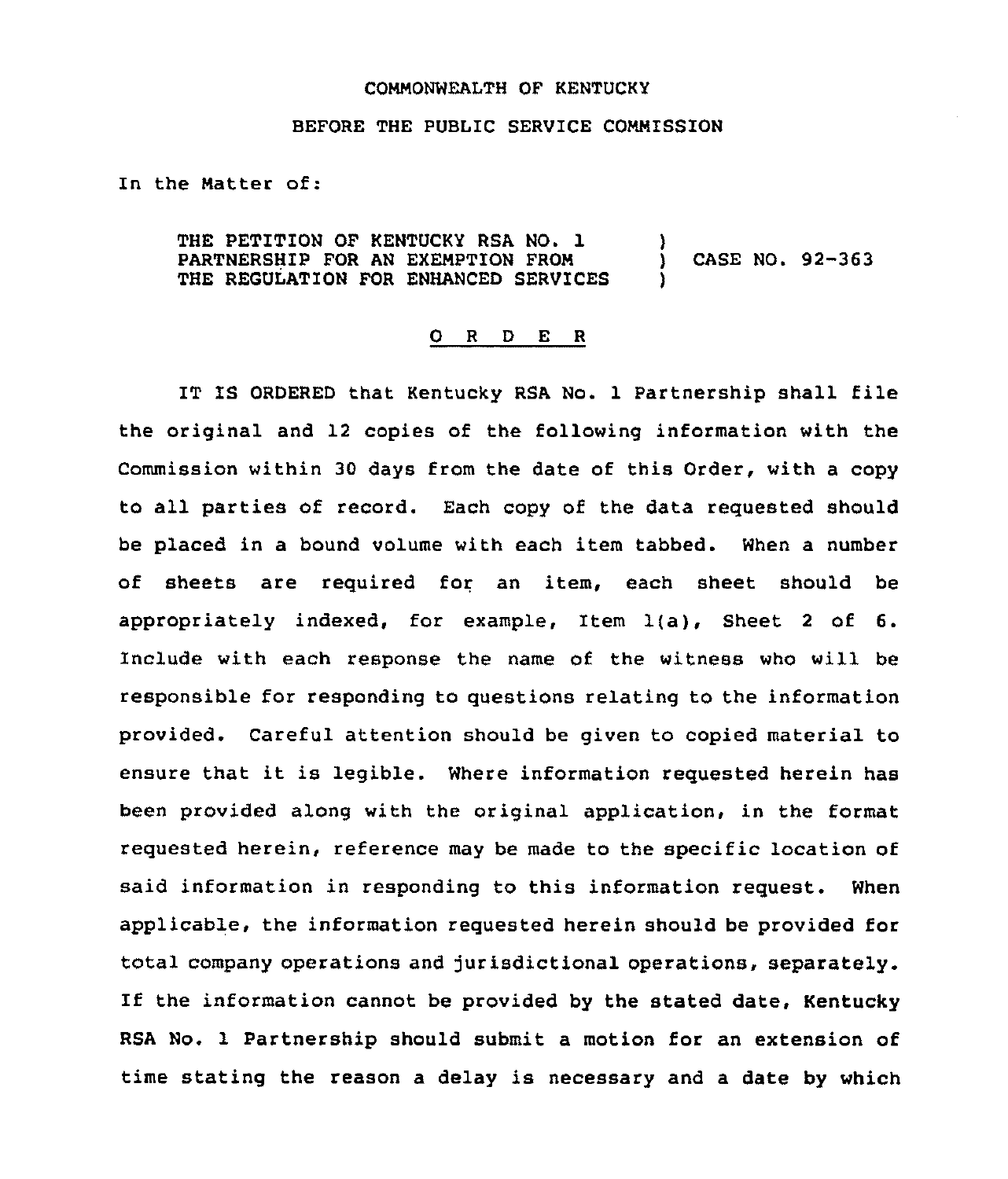the information will be furnished. Such motion will be considered by the Commission.

1. Cellular resellers have been identified by some cellular utilities as potential competitors of enhanced services. The Commission is not aware of any resellers of cellular services, including voice mail, that currently operate within the Commonwealth of Kentucky.

a. If Kentucky RSA No. 1 Partnership is aware of any cellular resellers, identify the services they are reselling and the extent of their market share.

b. If Kentucky RSA No. <sup>1</sup> Partnership is not aware of any cellular resellers, then identify the reasons cellular resellers do not exist in Kentucky or why Kentucky RSA No. 1 Partnership would not be aware of their existence.

2. Kentucky RSA No. 1 Partnership's application either explicitly, or implicitly, contends that non-cellular voice mail providers compete with Kentucky RSA No. 1 Partnership's voice mail service.

a. Are these non-cellular voice mail providers capable of providing service that is functionally equivalent to that provided by Kentucky RSA No. 1 Partnership?

b. If yes, separately describe any differences, as seen by a cellular service subscriber, that may exist between the services provided by a non-cellular voice mail provider and the voice mail of Kentucky RSA No. 1 Partnership but that do not affect the functional equivalence of the two services.

$$
-2-
$$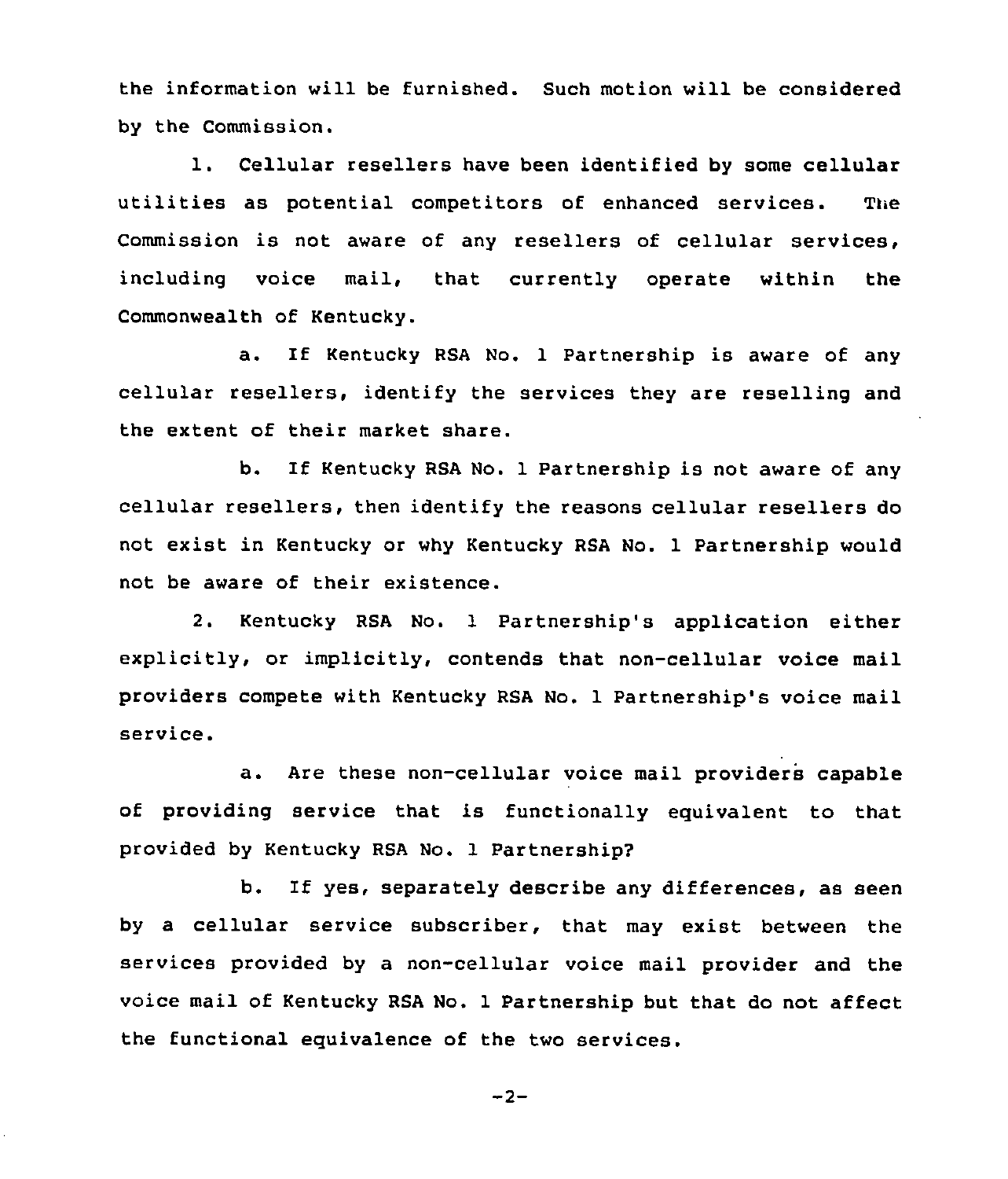c. If no, then describe in detail the differences that exist which make the non-cellular voice mail services not functionally equivalent to that provided by Kentucky RSA No. 1 Partnership.

3. Describe in detail the methods by which a Kentucky RSA No. 1 Partnership subscriber may use a competitive voice mail service. Are additional services (e.g., call forwarding) required to be purchased from Kentucky RSA No. 1 Partnership before a competitor may provide a functionally equivalent voice mail service? If so, list these services.

4. Identify every existing company that is perceived to be a competitor.

5. If possible, provide the prices of those service features and/or service packages offered by your competitors that compete with your service features and/or packages.

6. Provide the overall price of your minimum service package as well as any more advanced service packages offering additional service features. Also, provide a breakout of the prices of the individual service features which make up the minimum service package and all other service packages.

7. Nay any service feature included in a service package, other than the minimum service package, be purchased individually or separately?

a. If so, list each feature and its price.

 $-3-$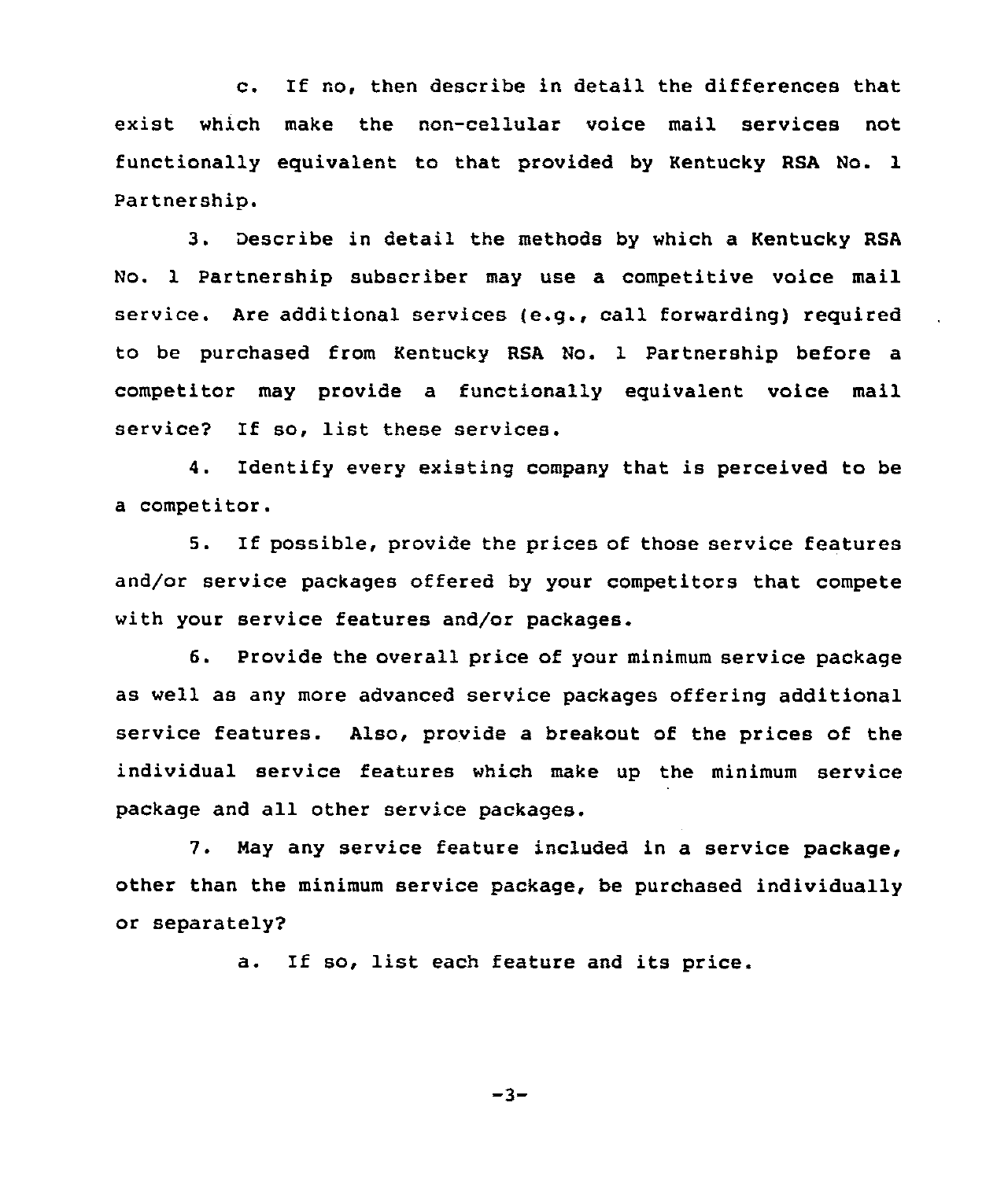b. If not, is there a technical reason or some other reason? Explain. Also, provide a list of these features and their prices.

8. Are there any service features that may be purchased individually or separately that are not included in the minimum or more advanced service packages? If so, provide a listing and their prices.

9. Are there any service features which may be purchased separately as well as in conjunction with other features in a service package? If so, are there price differences for these service features between the different purchasing options? If so, provide a table illustrating the price differences.

10. Do you market any of your enhanced service features to:

a. Any non-cellular subscribing customers? If so, provide a listing of the type of customer (small business, high volume business, traveling business sales personnel, residential, etc.), the features primarily marketed to each type of customer and feature prices.

(1) Are these service offerings and prices different from those marketed to your own service subscribers? Explain any differences.

b. <sup>A</sup> cellular subscriber belonging to another cellular company? If so, provide <sup>a</sup> listing of the type of customer (small business, high volume business, traveling business sales personnel, residential, etc.), the features primarily marketed to each type of customer and feature prices.

$$
\cdots q \cdots
$$